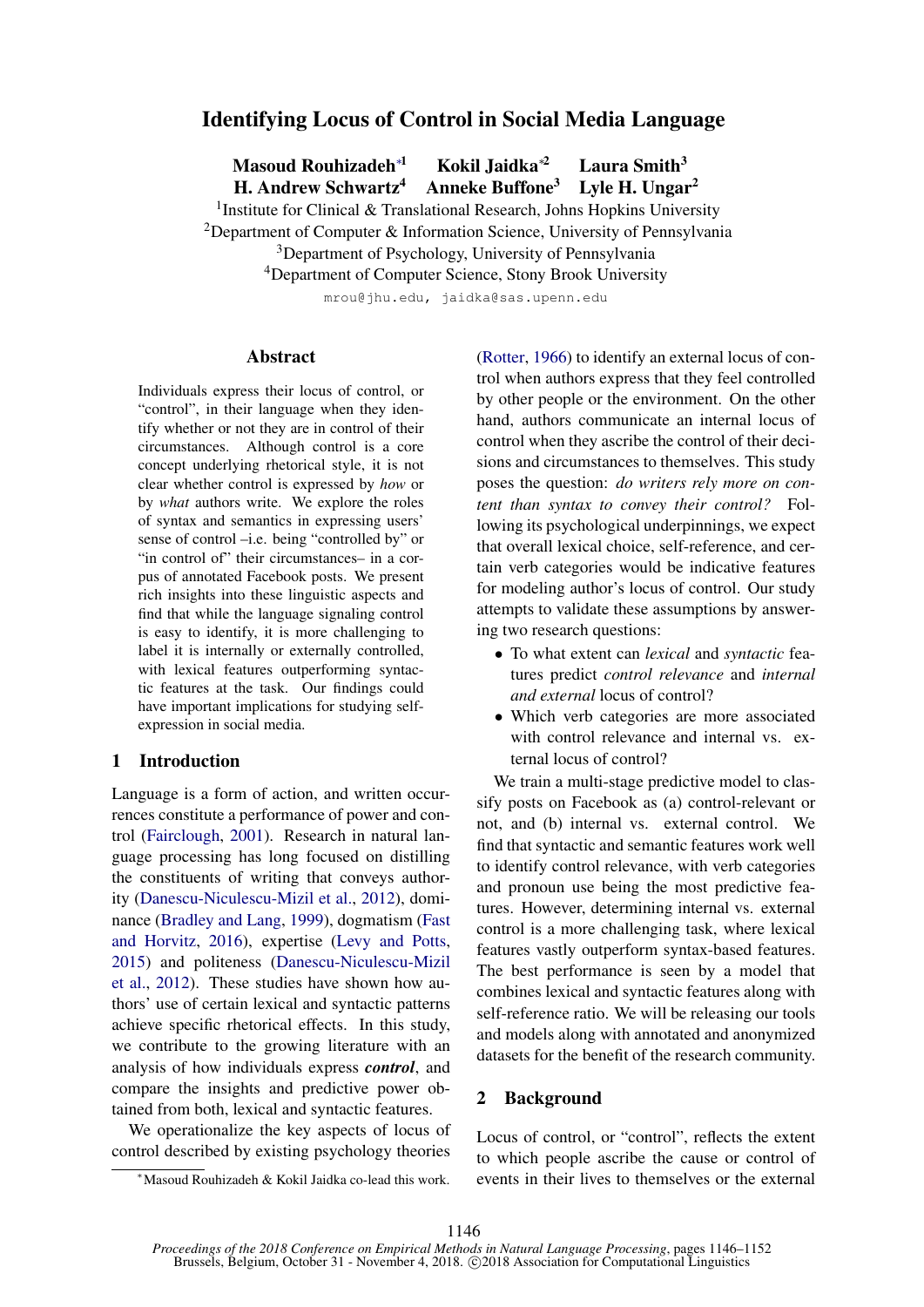factors [\(Rotter,](#page-6-0) [1966\)](#page-6-0). The language indicating internal control in a given situation signals intentionality (the author is describing an action that he/she intended) and awareness (the author is aware of the effect of the action). Internal control is often associated with causing a given event or doing something that is clearly a choice. The external control language, on the other hand, is characterized by lack of intention or awareness, or by concrete mention of being controlled by others. It is usually lined to describing an out-of-control event, or something that is not a choice

Organizations and governments are attempting to better understand issues of locus of control and self-efficacy, which are closely related with physical health and job performance [\(Marmot et al.,](#page-5-5) [1991;](#page-5-5) [Harter et al.,](#page-5-6) [2003\)](#page-5-6). The study by [\(Jaidka](#page-5-7) [et al.,](#page-5-7) [2018b\)](#page-5-7) offered to explore the relationship between locus of control (measured through surveys) and the Big 5 personality taxonomy [\(John](#page-5-8) [and Srivastava,](#page-5-8) [1999\)](#page-5-8), and touched briefly upon the content-related linguistic signals. However, the present study is more interested in comparing the lexical (aka open-vocabulary or bag-of-words) and syntactic signals of control that are embedded in language. If deployed on a large scale with the informed consent of the authors, it may allow un-obtrusive, cost-effective estimates of well-being<sup>[1](#page-1-0)</sup>.

Signals within the language should provide insight into the cognitive sense of control experienced by an individual; however, to our knowledge, no study has examined whether these signals are stronger in the *way* people express themselves, or *what* they say. Although the discourse and lexical signals that convey status and dominance have been studied in previous work, they involve controlling *other* people [\(Danescu-Niculescu-Mizil](#page-5-1) [et al.,](#page-5-1) [2012;](#page-5-1) [Fast and Horvitz,](#page-5-3) [2016\)](#page-5-3), while locus of control is an assessment of the writer's own affairs – perhaps indicated through lexical features that focus on first person pronouns.

Dominance has also been qualitatively measured in terms of the affective context at the level of an utterance [\(Bradley and Lang,](#page-5-2) [1999\)](#page-5-2); however, we found that this also did not correspond to our notion of locus of control. With reference to the syntactic features, we will test whether control may be understood through different verb forms, and active versus passive voice. Locus of control

is different from semantic role labeling: for internal control, we are mainly interested in *whether* the author is the *agent* (rather than identifying who the agent is, in a sentence), and how much they control their life. External control includes a complex mixture of semantic roles such as *patient, experiencer, theme, recipient*, and *beneficiary*.

#### 3 Locus of control data

Posts on Facebook capture self-expression by a diverse audience about their daily lives, which makes it a natural starting point for exploring the linguistic features of control. For data collection, we deployed a survey on Qualtrics comprising several demographic questions, the Sense of Control facet items from the MIDUS survey [\(Brim](#page-5-9) [et al.,](#page-5-9) [2004\)](#page-5-9) and a 3-item health inventory measuring poor health, general health and weekly excercise, taken from the CDCs Behavioral Risk Factor Surveillance System (BRFSS) and the European Social Survey (ESS). We invited users to share access to their Facebook status updates and randomly sampled 2000 users who had posted at least 100 words (with 839 status updates on average). We then randomly sampled 2 status updates per user to obtain 4000 statuses. We cleaned up the text by removing URLs, hashtags, user handles, etc. and split each status into sentences using our in-house pattern-based sentence splitter inspired by CMU ARK Twitter Twokenize script [\(Owoputi](#page-5-10) [et al.,](#page-5-10) [2013\)](#page-5-10). Finally, from each status update, we selected one sentence that has 2 or more words.

#### 3.1 Locus of control annotation

Building a useful computational model requires labeled training data. We labeled the Facebook dataset using three trained annotators pursuing a Master's program in Psychology, to construct the first public corpus annotated with control. We asked the annotators to determine whether the author of the sentence is in control (internal control) or being controlled by others or circumstances (external control). To ensure quality work, we provided examples corresponding to each point on the scale. The examples provided to the annotators are also provided in the annotation scheme described in the Appendix.

In this paper, we focus on Stage 1 and Stage 2 of annotation, which distinguish control-relevant sentences and classify them as either internal or external control. We evaluate the reliability of

<span id="page-1-0"></span><sup>1</sup> http://www.pewinternet.org/2016/06/22/social-mediaand-the-workplace/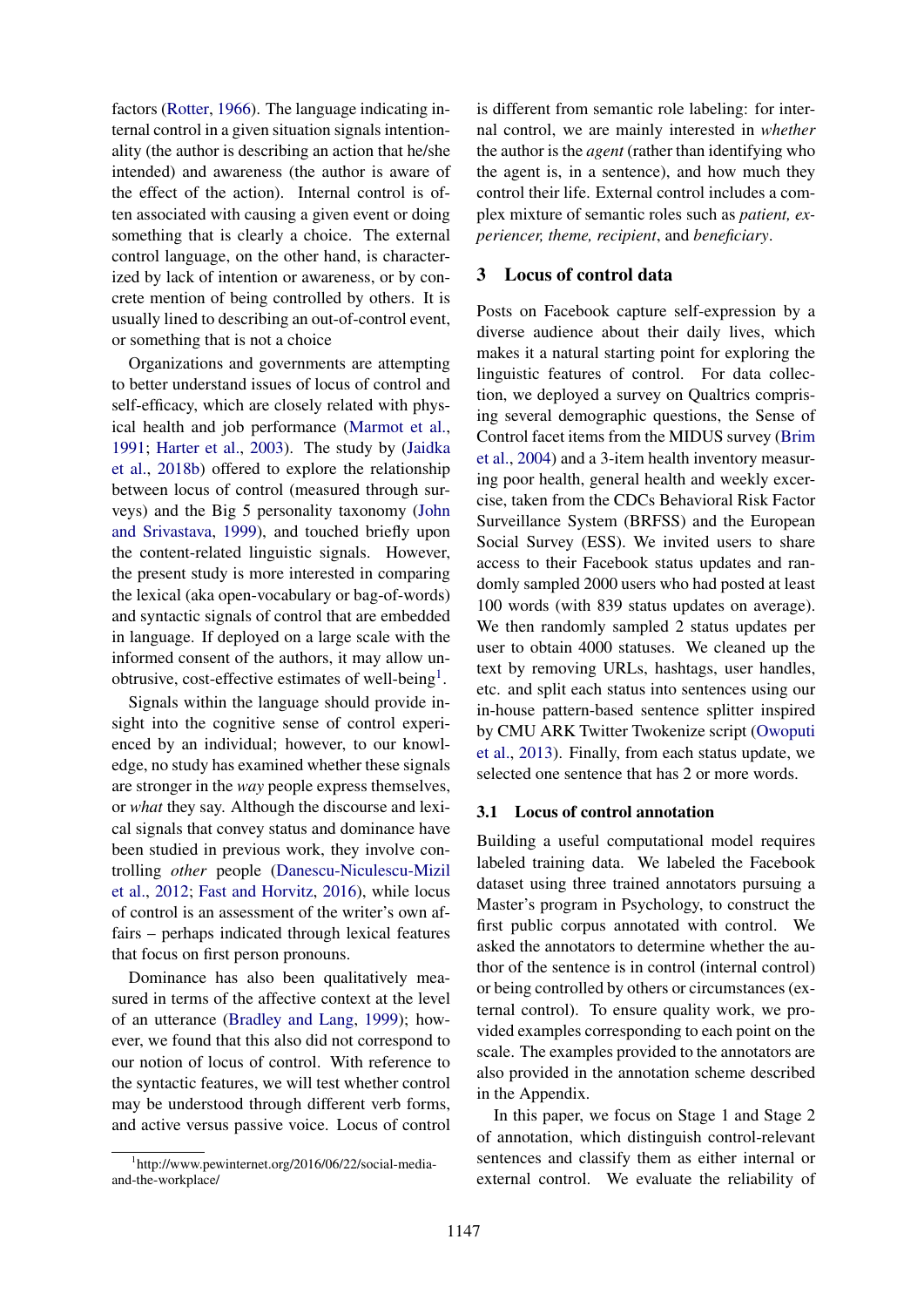the annotations by computing percent-agreement. The highest pairwise inter-annotator agreement between annotators is 90.2% for Stage 1 and 79% for Stage 2.

# 4 Methods

To train and test the classifiers for the Stage 1 and 2, we use the Differential Language Analy-sis ToolKit<sup>[2](#page-2-0)</sup> (DLATK) [\(Schwartz et al.,](#page-6-1) [2017\)](#page-6-1), a Python package developed for social media text analysis. Lexical features are extracted in DLATK and syntax-based features are separately generated and imported into DLATK feature sets.

## 4.1 Lexical features

ngrams: Normalized frequency distribution over 1-, 2- and 3-grams

LIWC: Frequency distribution of categories from the Linguistic Inquiry and (LIWC) [\(Pennebaker](#page-5-11) [et al.,](#page-5-11) [2007\)](#page-5-11).

ANEW: Weighted frequency distribution of the Dominance score in the Affective Norms in English Words (ANEW) [\(Bradley and Lang,](#page-5-2) [1999\)](#page-5-2).

Word2Vec Topics: We use word clusters built on top of Word2Vec, by Preotiuc-Pietro, Lampos and Aletras [\(2015\)](#page-5-12). They built 200 open-ended word clusters by applying spectral clustering to the word-to-word similarity matrix from the neural embeddings Mikolov et. al [\(2013\)](#page-5-13).

Pronouns: We clustered all pronouns (except for possessives) into 1st-, 2nd-, and 3rd-person regardless of their syntactic role.

## 4.2 Syntax-based features

We acquire dependency parses of our corpus by SyntaxNet [\(Andor et al.,](#page-5-14) [2016\)](#page-5-14) with Parsey Mc-Parseface model<sup>[3](#page-2-1)</sup> that produces universal dependencies in *relation, head, dependent* triples in CONLL format. We obtain *subject-verb* tuples (SVs) and *subject-verb-object* triples (SVOs) from the dependency trees. In our in-house evaluation on a random set of 100 Tweets, SyntaxNet with the Parsey McParseface model outperforms the Stanford Parser [\(Socher et al.,](#page-6-2) [2013\)](#page-6-2) on extracting SVs and SVOs from social media (P=.75, R= 68, TN Rate  $= 0.90$  for the former; P $= 0.51$ , R $= 0.55$ , TN Rate =.80 for the latter). SyntaxNet is also a better tool for our purpose compared to the Tweebo

Parser [\(Kong et al.,](#page-5-15) [2014\)](#page-5-15), that only provides dependency graphs and not the relations.

Verb predicate features: We identify the verb classes using (a) linguistically-driven Levin's Classes (*Lev*) [\(Levin,](#page-5-16) [1993\)](#page-5-16), and (b) an in-house manual verb clustering on the most frequent 130 verb into 40 semantic classes (*M*). Inspired by the previous research [\(Rouhizadeh et al.,](#page-6-3) [2016\)](#page-6-3), we extract five sets of dependency-driven verb predicate features. (1) Pronouns-SVO: occurrence of 1st, 2nd, and 3rd person pronouns in the subject/object positions, (2) VerbCat-1-2-3PP occurrence of 1st, 2nd, and 3rd person pronouns in the subject/object positions of each verb category (from the Levin's or our own verb classes), (3) VerbCat-1PP: occurrence of 1st or non-1st pronouns (i.e. self-reference ratio) in the subject/object positions of each verb category, (4) VerbCat-SVO: all words in the subject/object positions of each verb category, and (5) VerbCatall categories of all the verbs in subject-verb and subject-verb-object contexts.

POS-ngrams: We capture shallow syntactic features by constructing Penn Part-of-Speech (POS) unigrams, bigrams and trigrams after tagging every word with their POS information by using the Python NLTK package [\(Bird et al.,](#page-5-17) [2009\)](#page-5-17).

# 5 Results

We train multiple classifiers on different sets of lexical and syntactic features after performing feature selection based on univariate regression between each feature and the outcome. We also perform dimensionality reduction by randomized principal component analysis (PCA). After evaluating a number of classification models available in Pythons sklearn package, we report the results from the logistic regression classifier, with L2 penalization, and inverse of regularization strength set to 0.1, which obtain the best results. Although we have experimented with a variety of feature combinations which are included in the Appendix, we discuss selected classifiers (for meaningful comparisons) as well as the best-performing ones.

## 5.1 Predicting control relevance

We report the results for prediction performance of the main feature in Table [1a](#page-3-0). We see that lexical ngrams are moderately effective, whereas LIWC, ANEW, and w2v features are not helpful. On the other hand, pronouns appear to be very

<span id="page-2-1"></span><span id="page-2-0"></span><sup>&</sup>lt;sup>2</sup>https://dlatk.wwbp.org

<sup>3</sup>[https://github.com/tensorflow/models/](https://github.com/tensorflow/models/tree/master/research/syntaxnet) [tree/master/research/syntaxnet](https://github.com/tensorflow/models/tree/master/research/syntaxnet)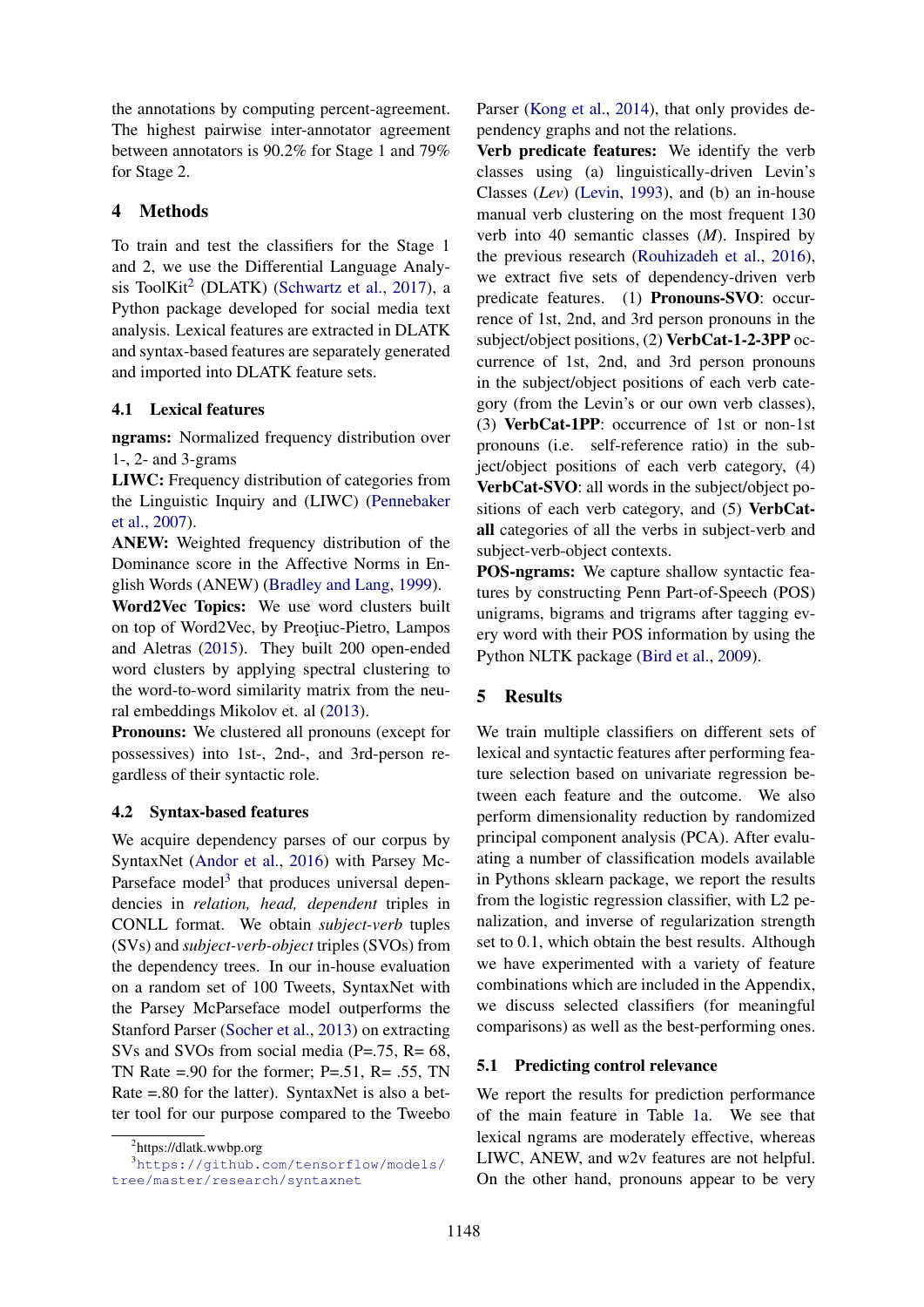<span id="page-3-0"></span>

| (a) Control Relevance                  | (b) Internal/External Control |      |      |                                        |      |      |      |  |
|----------------------------------------|-------------------------------|------|------|----------------------------------------|------|------|------|--|
|                                        | P                             | R    | F1   |                                        | D    | R    | F1   |  |
| <b>Lexical features</b>                | <b>Lexical features</b>       |      |      |                                        |      |      |      |  |
| ngram                                  | .854                          | .918 | .885 | ngram                                  | .726 | .682 | .702 |  |
| Pronouns                               | .858                          | 1.00 | .923 | Pronouns                               | .236 | .204 | .218 |  |
| <b>Syntax-based features</b>           | <b>Syntax-based features</b>  |      |      |                                        |      |      |      |  |
| VerbCat-all (M)                        | .878                          | .997 | .934 | $\overline{\text{Verb}}$ Cat-all (M)   | .532 | .189 | .280 |  |
| VerbCat-all (Lev)                      | .903                          | .997 | .948 | VerbCat-all (Lev)                      | .597 | .246 | .347 |  |
| POS-ngram                              | .849                          | .913 | .880 | POS-ngram                              | .635 | .688 | .659 |  |
| <b>Best combination</b>                | <b>Best combination</b>       |      |      |                                        |      |      |      |  |
| $VerbCat-IPP$ (Lev)                    | .917                          | .990 | .952 | $ngram, LIWC, w2v, VerbCat-IPP(Lev)$   | .700 | .73' | .718 |  |
| % Agreement for Human annotators: 90.2 |                               |      |      | % Agreement for Human annotators: 79.0 |      |      |      |  |

Table 1: Precision, recall and F1-measure for predicting control-relevance and internal/external control (10-fold CV) from lexical and syntactic features.

helpful, despite their linguistic and semantic simplicity. Among the syntax-based features, using the verb categories of SV and SVOs provide the second best F1 score (Levin's classes are better than our classes), and adding self-reference ratio to verb categories generates the best results. Interestingly, POS-ngrams perform on-par with the lexical ngrams, suggesting that the encoded syntactic information in pos-sequences is just as good as lexical information in ngrams with considerably less sparsity and more efficient computation.

## 5.2 Predicting Internal/External control

The best results for classifying internal vs. external control are in Table [1b](#page-3-0). Unlike control relevance, ngrams are the most helpful features here and pronouns and verb category features result in a poor performance. LIWC, ANEW, and w2v do not noticeably improve the results when combined with ngrams, but adding verb categories and self-reference ratio to this combination creates the best result. This suggests that identifying internal/external control benefits from an ensemble of syntactic, semantic and lexical features and simple lexical features are more helpful than word embeddings. Similar to control relevance, POSngrams are helpful here although they are not as good as lexical ngrams.

# 5.3 Linguistic insights

Table [2](#page-4-0) shows the most predictive verb categories (with subject or subject-object arguments) based on logistic regression coefficient. We see that not only does the magnitude of the relationship change, but it is possible that the direction can completely change (positive values are control relevance in Table [2a](#page-4-0) and external control in Table [2b](#page-4-0). Interestingly, we see that verbs for audio/visual activities, demand, and start/end of processes, are more frequently used in control-related contexts, whereas using love and like verbs is an informative signal that a given sentence is not related to control. In addition, verbs of cognition, missing, feeling, and hope are positively associated with being controlled by others or the environment, whereas verbs indicating attempt are correlated with author's control of the situation. Although not complete, these semantic categories are intuitively well-associated with the psychological theory of the control concept. In the Appendix, we also identify the POS ngram patterns which are significantly correlated with both, control relevance and internal vs. external control.

# 6 Error Analysis

In observing the instances of misclassification, we observed the following general patterns:

# • False negatives:

– Control-relevant imperative sentences were frequently misclassified as control-irrelevant, e.g. "have a good day everyone"; "Find Jesus."; "Stay focused!"

– Internal LoC sentences with modals and 'get' were misclassified as external LoC, e.g., "Finally got a best man!"; "Join me and you can save money on all you purchase here."

# • False positives:

– Control-irrelevant sentences with emotion verbs ("like", "hate") were often misclassified as control-relevant, e.g., "I Hate SNOW!" ; "I dont like cologne, but it smells nice."

– External LoC sentences with possessive pronouns and the verb "make" were misclassified as internal LoC, e.g., "It made my day."; "Is your name math because i have a problem with you."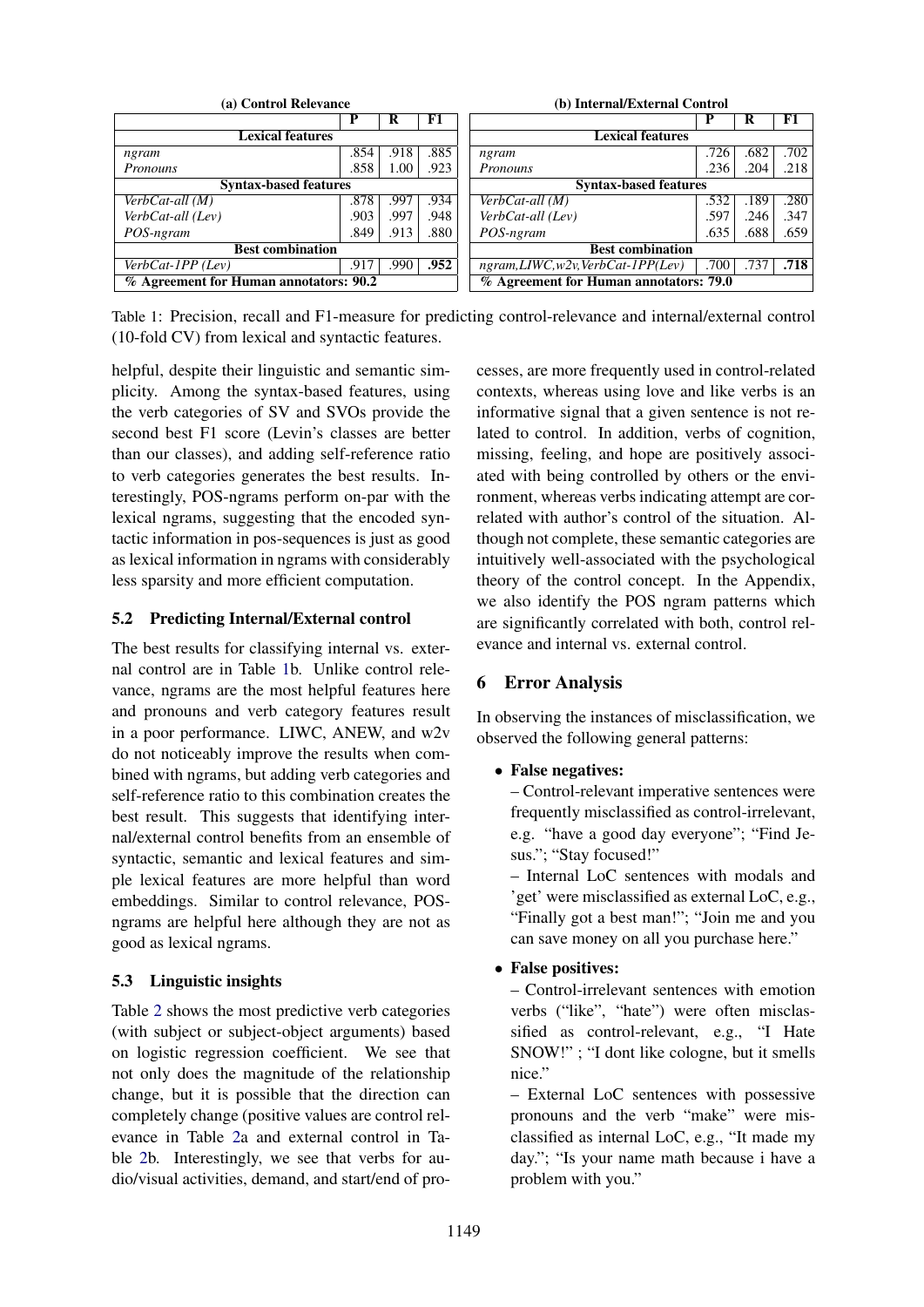<span id="page-4-0"></span>

| (a) Control Relevance |            |                                   | (b) Internal/External Control |          |                               |  |
|-----------------------|------------|-----------------------------------|-------------------------------|----------|-------------------------------|--|
| <b>Verb category</b>  | r          | <b>Verbs</b>                      | <b>Verb category</b>          | -r       | <b>Verbs</b>                  |  |
| Audio-visual          | $.15***$   | see, say, look, talk, hear, speak | Cognition                     | $.08***$ | know, think, mean, understand |  |
| Demand                | $.10**$    | need, want, ask                   | <b>Missing</b>                | $.07***$ | miss                          |  |
| Start/end             | $.08***$   | start, stop, follow, leave        | Feeling                       | $.06***$ | feel                          |  |
| Auxiliary             | $.07***$   | be, have, do                      | Auxiliary                     | $.06***$ | be, have, do                  |  |
| <b>Buying</b>         | $.06***$   | buy, spend, pay                   | Hope                          | $.06***$ | hope, wish                    |  |
| Like                  | $-0.06***$ | like, love                        | Attempt                       | $-07**$  | try, check                    |  |

Table 2: Logistic regression coefficient between verb categories and control (positive values are control relevance and external control). \*\*:  $p < 0.01$  after Benjamini-Hochberg correction. Features with positive coefficients are shaded blue and those with negative coefficients are shaded red.

## 7 Validation against psychological LoC

An ideal validation of language-based control against psychological LoC would find that users expressing an internal LoC in their social media posts would also be more likely to have an internal psychological LoC as measured by the Sense of Control scale [\(Brim et al.,](#page-5-9) [2004\)](#page-5-9), and poorer health as reported in previous work [\(Birnbaum](#page-5-18) [et al.,](#page-5-18) [2010\)](#page-5-18). With only two observations per user, we speculate that our data does not afford us enough power to confirm this relationship. A Spearman correlation between the counts of internal and external-labeled sentences per user and their self-reported LoC and health items, revealed a weak association between authors of a higher number of sentences labeled as external LoC and their psychological LoC as per the survey questionnaire ( $\rho = -.06, p < 0.05, N = 2000$ ), physical and general health (-0.08 \le  $\rho$  \le -0.06, p \le \mum  $0.01$ ,  $N = 2000$ ). Authors with higher number of sentences labeled as internal LoC did not show a significant association with internal LoC, but were more likely to exercise regularly ( $\rho = 0.04, p <$ 0.05,  $N = 2000$ . These findings, although weak, correspond in direction to the findings reported in the literature [\(Birnbaum et al.,](#page-5-18) [2010\)](#page-5-18), suggesting that future work should investigate to what extent the linguistic expressions of control can extrapolate to psychological LoC.

# 8 Conclusion

We describe a computational linguistic approach to identify the locus of the author's control in their social media writing. Utilizing its psychological underpinnings, we create an annotated dataset of 4000 sentences, labeled with control relevance and of internal and external control. We show that identifying control is largely dependent on syntactic information for control-relevance and lexical information for internal/external control. From

the NLP standpoint, this suggests that solely using bag-of-word features may not be sufficient for predicting specific psychological outcomes. We have also distinguished our work against dominance and thematic roles, which may be the closest approximations to LoC; however these concepts do not completely translate into each other.

Differential language analyses identified interesting associations between verbs categories and control. We found that audio/visual verbs tend to occur significantly more in the control-related text, and some emotion verbs such as "miss" or "feel" are correlated with lack of control of the surroundings. A caveat of using language-based models is that their association with traits is correlational, not causal. Furthermore, the differences in platform affordances [\(Jaidka et al.,](#page-5-19) [2018c\)](#page-5-19) and diachronic drifts in language use over time [\(Jaidka](#page-5-20) [et al.,](#page-5-20) [2018a\)](#page-5-20) imply that language models to identify control may need domain adaptation before they are applied on other corpora, language from other time periods and other social media platforms, as well as posthoc domain adaptation before they can scale to measure community traits [\(Rieman et al.,](#page-5-21) [2017\)](#page-5-21).

Existing psychological theories are mainly based on self-expressed and self-perceived locus of control in questionnaires, but they may be susceptible to self-report biases. Instead, we demonstrate that some of these constructs can reliably be extracted from language samples, such as social media posts, which are unsolicited selfexpressions of control.

Internal locus of control has been argued to be important for mental and physical health, and to characterize well-run ("empowered") work teams; We hope that the model presented here can be used–with appropriate consent and privacy–for unobtrusive monitoring of LoC in many therapy and work settings.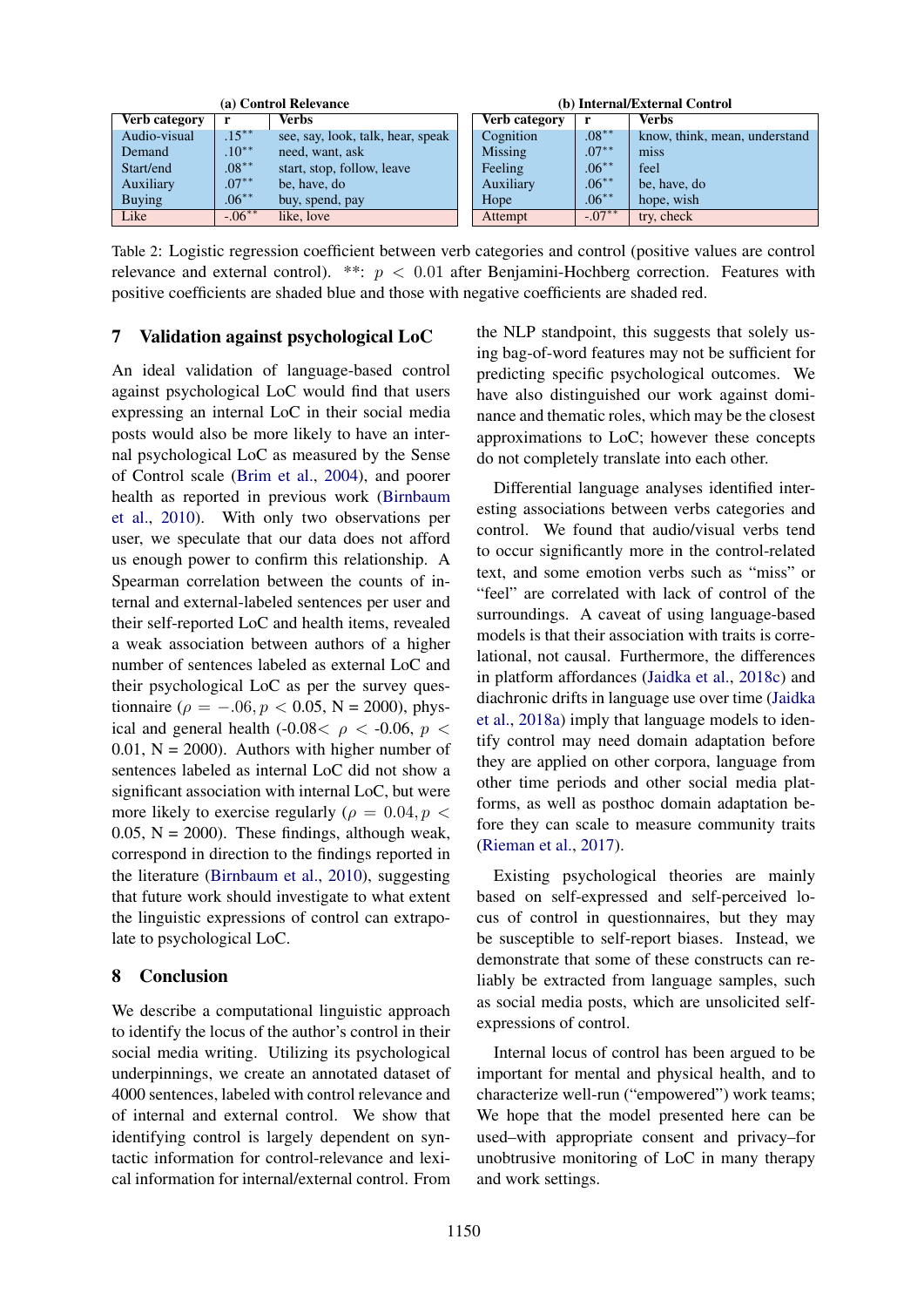#### Acknowledgement

This work was supported by a grant from the Templeton Religion Trust (ID #TRT0048). The funders had no role in study design, data collection and analysis, decision to publish, or preparation of the manuscript.

## References

- <span id="page-5-14"></span>Daniel Andor, Chris Alberti, David Weiss, Aliaksei Severyn, Alessandro Presta, Kuzman Ganchev, Slav Petrov, and Michael Collins. 2016. Globally normalized transition-based neural networks. *arXiv preprint arXiv:1603.06042*.
- <span id="page-5-17"></span>Steven Bird, Ewan Klein, and Edward Loper. 2009. *Natural language processing with Python: analyzing text with the natural language toolkit*. " O'Reilly Media, Inc.".
- <span id="page-5-18"></span>Howard G Birnbaum, Ronald C Kessler, David Kelley, Rym Ben-Hamadi, Vijay N Joish, and Paul E Greenberg. 2010. Employer burden of mild, moderate, and severe major depressive disorder: mental health services utilization and costs, and work performance. *Depression and anxiety*, 27(1):78–89.
- <span id="page-5-2"></span>Margaret M Bradley and Peter J Lang. 1999. Affective norms for english words (ANEW): Instruction manual and affective ratings. Technical report, Citeseer.
- <span id="page-5-9"></span>Orville Gilbert Brim, Carol D Ryff, and Ronald C Kessler. 2004. *The MIDUS National Survey: An Overview.* University of Chicago Press.
- <span id="page-5-1"></span>Cristian Danescu-Niculescu-Mizil, Lillian Lee, Bo Pang, and Jon Kleinberg. 2012. Echoes of power: Language effects and power differences in social interaction. In *Proceedings of the 21st international conference on World Wide Web*, pages 699–708. ACM.
- <span id="page-5-0"></span>Norman Fairclough. 2001. *Language and power*. Pearson Education.
- <span id="page-5-3"></span>Ethan Fast and Eric Horvitz. 2016. Identifying dogmatism in social media: Signals and models. In *Proceedings of the 2016 Conference on Empirical Methods in Natural Language Processing*, pages 690– 699.
- <span id="page-5-6"></span>James K Harter, Frank L Schmidt, and Corey LM Keyes. 2003. Well-being in the workplace and its relationship to business outcomes: A review of the gallup studies. *Flourishing: Positive psychology and the life well-lived*, 2:205–224.
- <span id="page-5-20"></span>Kokil Jaidka, Niyati Chhaya, and Lyle Ungar. 2018a. Diachronic degradation of language models: Insights from social media. In *Proceedings of the 56th Annual Meeting of the Association for Computational Linguistics (Volume 2: Short Papers)*, volume 2, pages 195–200.
- <span id="page-5-7"></span>Kokil Jaidka, Salvatore Giorgi, Anneke Buffone, Johannes Eichstaedt, Masoud Rouhizadeh, and Lyle Ungar. 2018b. Modeling and visualizing locus of control with facebook language. In *Proceedings of the International AAAI Conference on Web and Social Media*.
- <span id="page-5-19"></span>Kokil Jaidka, Sharath Chandra Guntuku, Anneke Buffone, H. Andrew Schwartz, and Lyle Ungar. 2018c. Facebook vs. twitter: Cross-platform differences in self-disclosure and trait prediction. In *Proceedings of the International AAAI Conference on Web and Social Media*.
- <span id="page-5-8"></span>Oliver P John and Sanjay Srivastava. 1999. The big five trait taxonomy: History, measurement, and theoretical perspectives. *Handbook of personality: Theory and research*, 2(1999):102–138.
- <span id="page-5-15"></span>Lingpeng Kong, Nathan Schneider, Swabha Swayamdipta, Archna Bhatia, Chris Dyer, and Noah A Smith. 2014. A dependency parser for tweets.
- <span id="page-5-16"></span>Beth Levin. 1993. *English verb classes and alternations: A preliminary investigation*. University of Chicago press.
- <span id="page-5-4"></span>Roger Levy and Christopher Potts. 2015. Negotiating lexical uncertainty and expertise with disjunction. In *Poster presented at the 89th Annual Meeting of the Linguistic Society of America, Portland*.
- <span id="page-5-5"></span>Michael G Marmot, Stephen Stansfeld, Chandra Patel, Fiona North, Jenny Head, Ian White, Eric Brunner, Amanda Feeney, and G Davey Smith. 1991. Health inequalities among british civil servants: the whitehall ii study. *The Lancet*, 337(8754):1387–1393.
- <span id="page-5-13"></span>Tomas Mikolov, Kai Chen, Greg Corrado, and Jeffrey Dean. 2013. Efficient estimation of word representations in vector space. *arXiv preprint arXiv:1301.3781*.
- <span id="page-5-10"></span>Olutobi Owoputi, Brendan O'Connor, Chris Dyer, Kevin Gimpel, Nathan Schneider, and Noah A Smith. 2013. Improved part-of-speech tagging for online conversational text with word clusters. Association for Computational Linguistics.
- <span id="page-5-11"></span>James W Pennebaker, Roger J Booth, and Martha E Francis. 2007. Linguistic inquiry and word count: LIWC [computer software]. *Austin, TX: liwc. net*.
- <span id="page-5-12"></span>Daniel Preotiuc-Pietro, Vasileios Lampos, and Nikolaos Aletras. 2015. An analysis of the user occupational class through twitter content. In *Proceedings of the 53rd Annual Meeting of the Association for Computational Linguistics and the 7th International Joint Conference on Natural Language Processing (Volume 1: Long Papers)*, volume 1, pages 1754– 1764.
- <span id="page-5-21"></span>Daniel Rieman, Kokil Jaidka, H Andrew Schwartz, and Lyle Ungar. 2017. Domain adaptation from userlevel facebook models to county-level twitter predictions. In *Proceedings of the Eighth International*